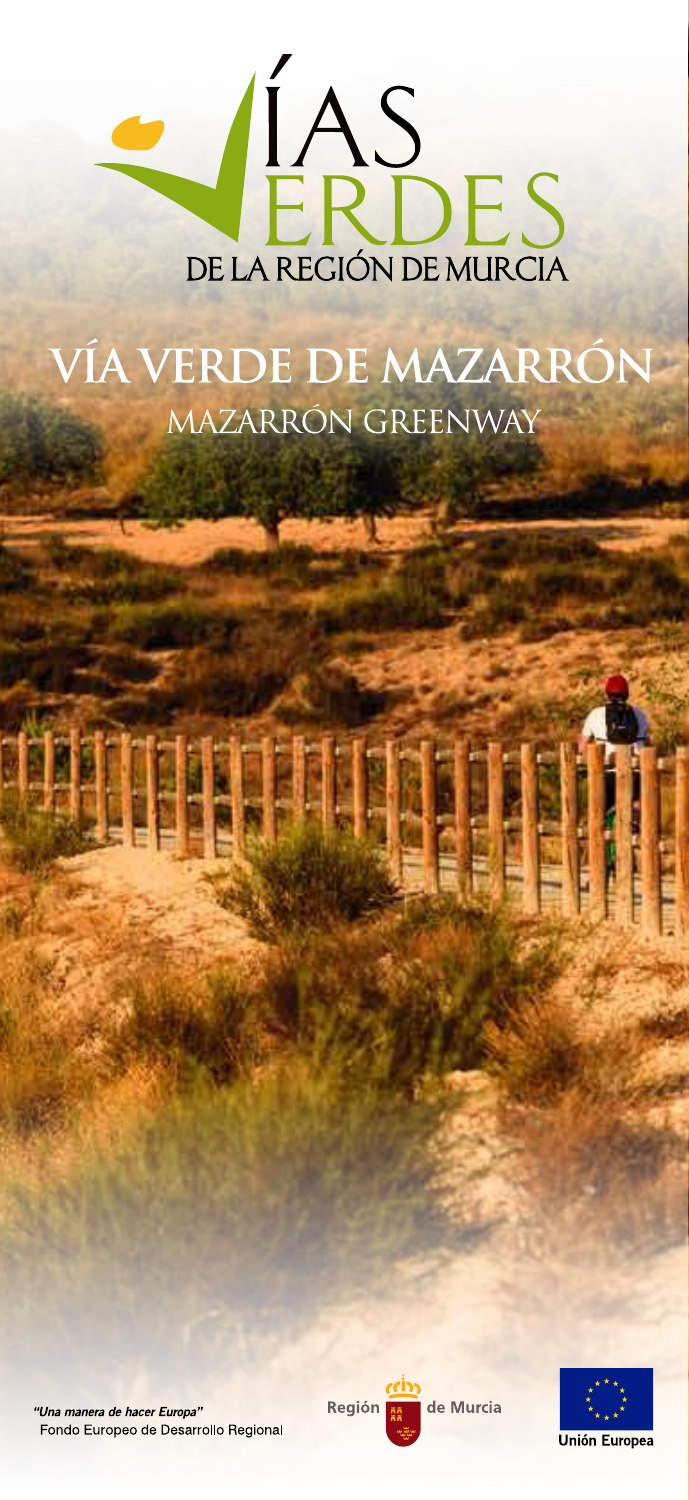

## **ACONDICIONAMIENTO DE VÍAS VERDES CON FEDER**

Las **Vías Verdes** son antiguos trazados ferroviarios en desuso acondicionados como itinerarios ecoturísticos al servicio de senderistas y cicloturistas. Gracias a su accesibilidad, facilidad y seguridad, sin apenas pendientes y alejadas del tráfico motorizado, son especialmente atractivas para cualquier persona que desee descubrir el entorno natural y el patrimonio cultural de las localidades y territorios que atraviesan.

El **Programa Operativo FEDER 2014-2010 de la Región de Murcia** incluye entre sus actuaciones el **"Acondicionamiento de Vías Verdes",** con el objetivo de aumentar el número de visitantes a estos lugares de interés, siendo el INSTITUTO DE TURISMO responsable de desarrollar las operaciones necesarias para ampliar y consolidar una red de vías verdes en la región.

Una de estas operaciones incluye la realización de la **Vía Verde de Mazarrón** sobre el trazado ferroviario, que nunca llegó a ser ferrocarril, entre La Pinilla y Mazarrón, de 13,7 km, complementándose con una senda de conexión de 1,3 km hasta el núcleo urbano habilitada junto a la carretera RM D-4.





## **CONDITIONING OF GREENWAYS WITH FEDER**

**Greenways** are old disused railroad tracks that have been converted to ecotourism itineraries for hikers and cyclists. Thanks to its accessibility, easy use and safety, with hardly any slopes and away from motorized traffic, they are especially attractive for anyone who wishes to discover the natural environment and the cultural heritage of the places and territories they pass through.

The **2014 to 2020 European Regional Development Fund Operational Programme of Murcia** includes the **"Greenway Conditioning"** among its actions, aimed at increasing the number of visitors to these places of interest, being the INSTITUTE OF TOURISM responsible for the development of the necessary operations to expand and consolidate a greenways network within the region.

One of these operations includes the completion of **Mazarrón's Greenway** on the 13.7 km railway route, which never became a railway, between La Pinilla and Mazarrón, supplemented by a 1.3 km connection path to the urban area next to the RM D-4 highway.

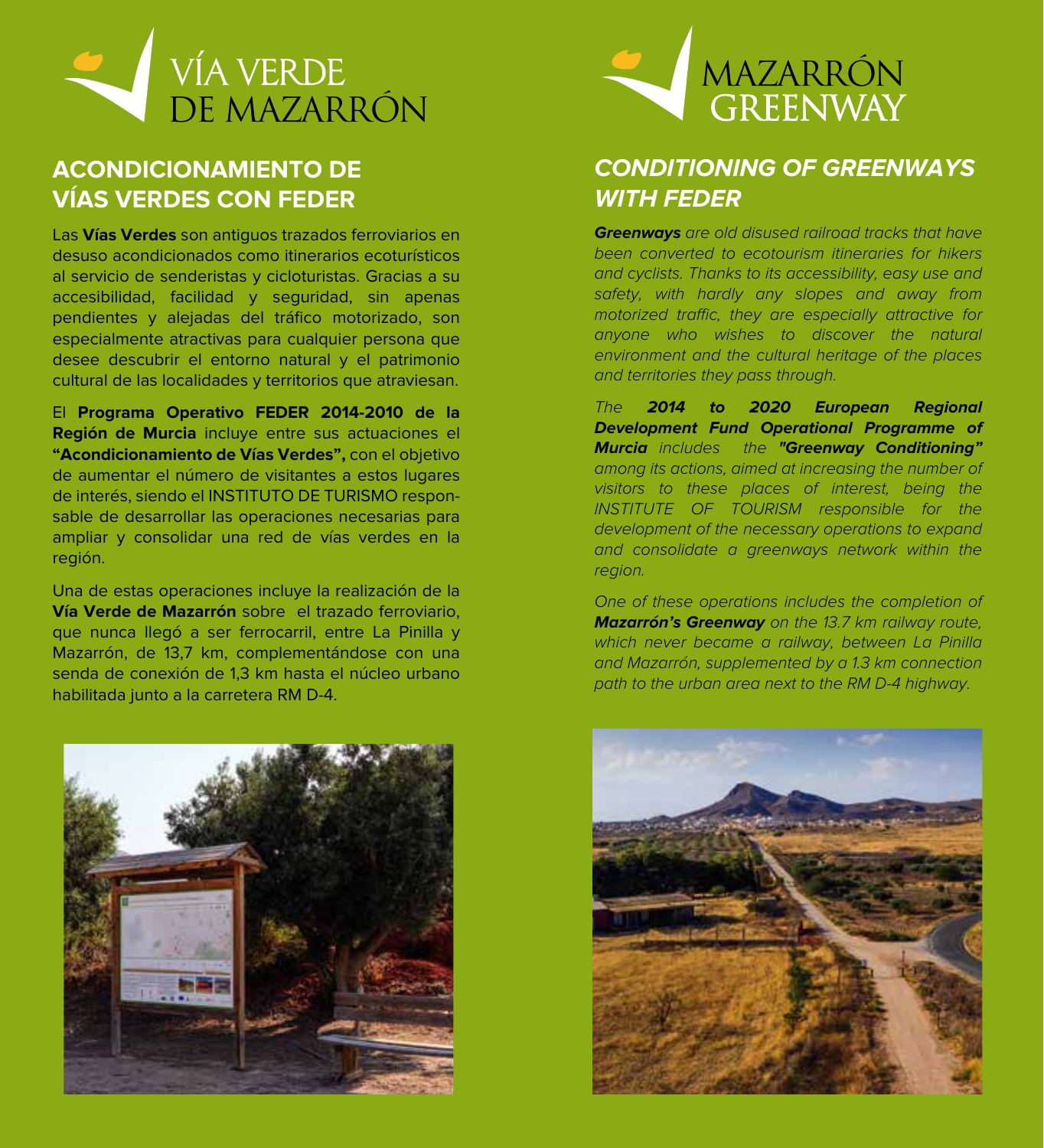#### **MAZARRÓN**

Los restos más antiguos de ocupación humana datan del paleolítico. Desde la antigüedad, fenicios, romanos, musulmanes y cristianos se vieron atraídos por la **riqueza minera** de la comarca.

En 1462 el rey Enrique IV concede la explotación minera a los Marqueses de Villena y de los Vélez.

El **alumbre,** abundante en toda esta zona dio el primer nombre a un grupo de casas (s. XV) como "Casas de los Alumbres de Almazarrón". Una vez decayó la explotación de las minas de alumbre, la **almagra** la sustituyó durante los siglos XVII y XVIII, y era comprada por la Real Hacienda para los arsenales, así como para el famoso tabaco colorado de Sevilla.

En época más reciente, el ferrocarril sirvió a la industria minera, inaugurándose en 1886 el trayecto de Mazarrón al Puerto. A mitad del s. XX, la explotación minera desapareció, iniciándose una nueva reactivación económica en los años 70, gracias a las explotaciones agrícolas de carácter intensivo y al turismo.

En la actualidad cuenta con más de 30.000 habitantes, entre Mazarrón, El Puerto y las pedanías, y es uno de los **destinos tradicionales de sol y playa** de la Región de Murcia (más de 35 km de costa). Además de sus playas, o su patrimonio arqueológico, cabe destacar monumentos como el **Castillo de los Vélez,** las **Iglesias de San Andrés** y de **San Antonio de Padua,** la **Casa Consistorial** o el **Casino.**

Además, podemos encontrar en la zona de costa varias **Torres Vigías,** el **Museo Arqueológico "Factoría Romana de Salazones"** y el **Centro de Interpretación del Barco Fenicio,** así como las **"erosiones de Bolnuevo"** (Monumento Natural) y el Paisaje Protegido de la **Sierra de Las Moreras.**

## **MAZARRÓN**

The oldest remains of human settlements date from the Palaeolithic era. Since ancient times, Phoenicians, Romans, Muslims and Christians felt attracted by the region's mineral resources.

In 1462 King Enrique IV granted mining exploitation to the Marquis of Villena and the Marquis of Vélez.

A group of houses (XV century) known as "Casas de los Alumbres de Almazarrón", was named after the **alum,**  abundant throughout the area. Once the exploitation of the alum mines declined, the **"almagra",** or Spanish red ochre, replaced it during the 17th and 18th centuries, and was bought by the Royal Treasury for the arsenals, as well as for the famous red tobacco from Seville.

More recently, the railroad served the mining industry, with the opening in 1886 of the route from Mazarrón to Puerto. In the middle of the XX century, the mining industry disappeared, and there was a new economic reactivation in the 70s, thanks to the intensive farming and tourism.

At present, it counts with more than 30,000 inhabitants, between Mazarrón, El Puerto and the districts, and is one of the **traditional sun and beach destinations** of the Region of Murcia (over 35 km of coastline). In addition to its beaches, or its archaeological heritage, its monuments are worth mentioning, such as the **Castle of Vélez,** the **churches of San Andrés** and **San Antonio de Padua,** the **Town Hall** or the **Casino.**

In addition, we can find several **watchtowers** in the coastal area, the **Archaeological Museum "Roman Salting Factory"** and the **Phoenician Boat Interpretation Centre,**  as well as the **"Erosions of Bolnuevo"** (Natural Monument) and the Protected Landscape of **Sierra de Las Moreras.**



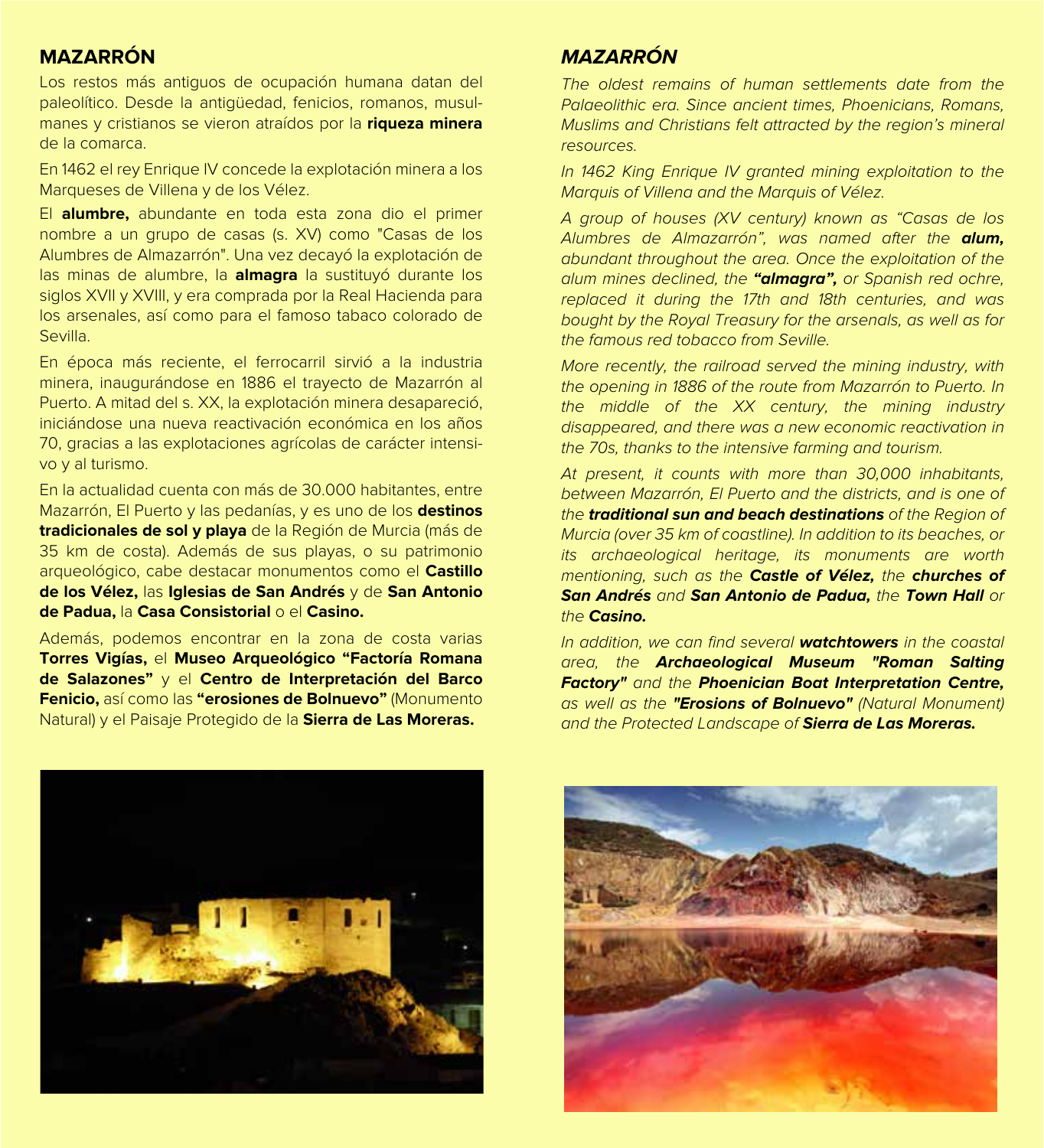

### **OTROS PUNTOS DE INTERÉS**

**La Pinilla** es una localidad de unos 400 habitantes que pertenece al municipio de Fuente Álamo. Tiene su origen en el siglo XVI, si bien existen asentamientos anteriores de época púnica, romana y andalusí.

Situada en la falda de la **sierra del Algarrobo,** conserva cierto tipismo rural y algunos elementos de interés, como la Iglesia de Nª Sª de Montserrat (s. XVII) o el olivo multicentenario (s. XV).



**El Saladillo** es una de las pedanías de Mazarrón. Su escasa y dispersa población estaba empleada en el cultivo de cereal y la manufactura del esparto, que se remonta a época romana.

Junto a la Vía Verde se encuentra la **ermita de San Antonio**  y siguiendo hacia el oeste unos dos kilómetros, se llega al nacimiento de agua caliente (50ºC) del Saladillo, que surgió hace unas décadas cuando un agricultor pinchó el terreno buscando agua para sus almendros.

En esta peddanía han surgido varias urbanizaciones, atravesando la Vía Verde una de ellas **(Country Club).**



#### **OTHER POINTS OF INTEREST**

**La Pinilla** is a village of about 400 inhabitants that belongs to the municipality of Fuente Álamo. Its origin dates back to the XVI century, although there are previous settlements from the Punic, Roman and Andalusian eras.

Located on the foothills of the **Sierra del Algarrobo,** it retains a certain rural flavour and some elements of interest, such as the Church of Our Lady of Montserrat (XVII century) or the centenary olive tree (XV century).



**El Saladillo** is one of the districts of Mazarrón. Its scarce and dispersed population was engaged in the cereal farming and in the manufacture of esparto, which dates back to Roman times.

Next to the Greenway is the **hermitage of San Antonio** and going west for about two kilometres, we get to the hot springs (50ºC) of el Saladillo, which emerged a few decades ago when a farmer drilled the ground in search for water for his almond trees.

Several residential areas have been built in this area, one of them crossing the Greenway **(Country Club).**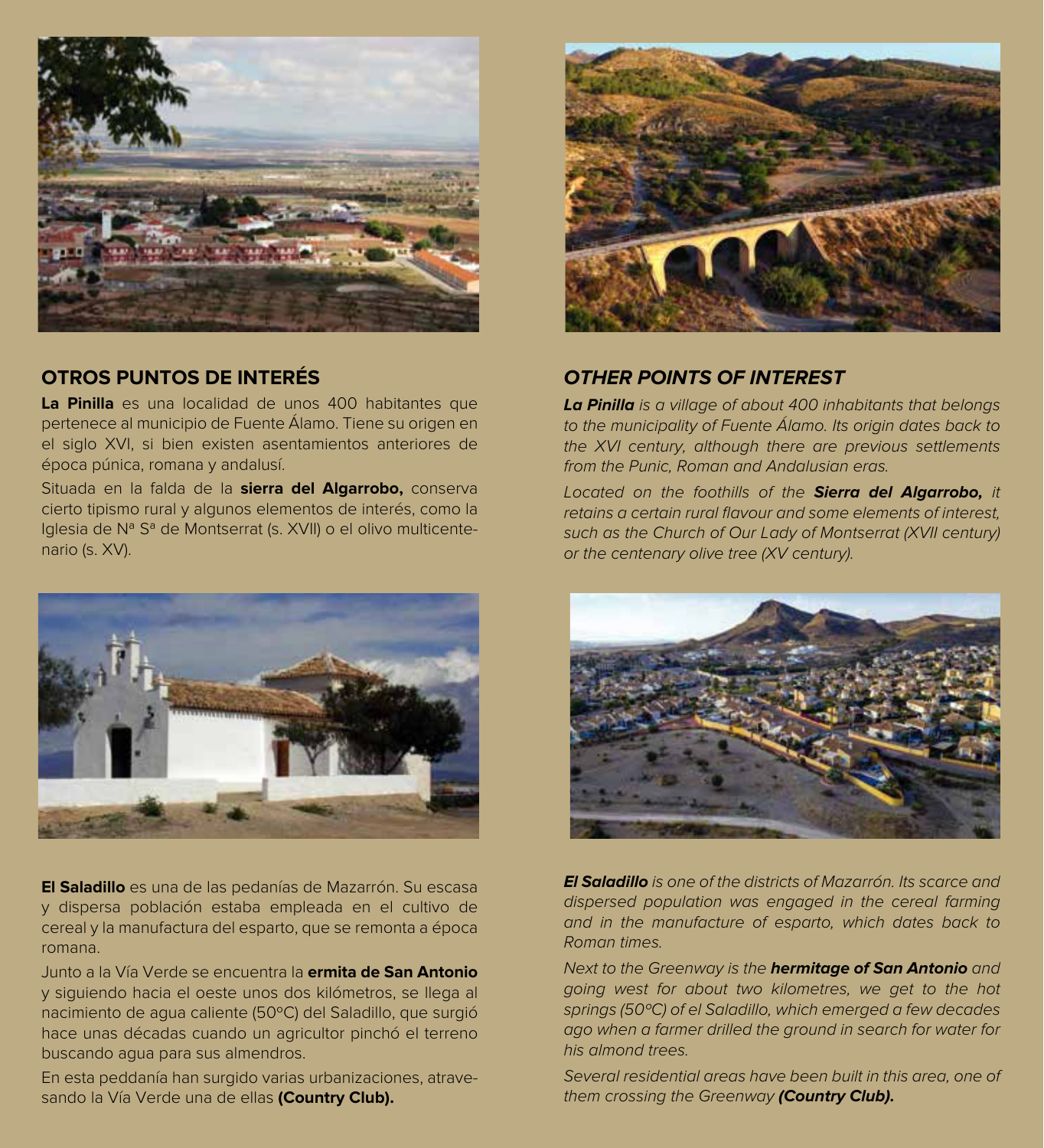

#### **UN PROYECTO ABANDONADO DE FERROCARRIL**

El tramo ferroviario entre La Pinilla- Mazarrón formaba parte del ferrocarril estratégico **Águilas- Cartagena,** que tenía por finalidad acortar la comunicación entre los arsenales navales de Cartagena y La Carraca en San Fernando (Cádiz), así como paliar en cierta medida el paro obrero consecuencia de los efectos de la I Guerra Mundial.

Fue **autorizado en 1915,** iniciando el Ministerio de Fomento las obras de explanación y fábrica, empezando por Los Dolores (Cartagena) y avanzando hacia el oeste. En 1926 el "Plan Guadalhorce" decide realizar un nuevo ferrocarril que desde La Pinilla conectase con la línea existente en Totana, desentendiéndose de la conexión por Águilas.

**Tras la guerra civil** se retomaron las obras, pero pronto se abandonaron cuando habían llegado a las inmediaciones de Mazarrón.

Este ferrocarril, al igual que otros muchos en construcción de aquel Plan, resultó afectado por el **Informe de 1962** del Banco Internacional de Reconstrucción y Desarrollo que desaconsejó a Renfe emprender nuevas líneas. Nunca se pusieron las vías, por lo que nunca llegó a ser ferrocarril.



#### **AN ABANDONED RAILROAD PROJECT**

The railway section La Pinilla-Mazarrón, which was part of the **Águilas-Cartagena** strategic railroad, was intended to bridge the communication gap between the naval arsenals of Cartagena and La Carraca in San Fernando (Cádiz), as well as to mitigate the unemployment derived from the First World War to some extent.

It was **authorized in 1915,** with the Ministry of Public Works commencing the grading and factory works, starting at Los Dolores (Cartagena) and progressing westwards. In 1926, with the "Guadalhorce Plan", it was decided to build a new railway from La Pinilla that connected with the existing line **in Totana, disregarding the connection through Águilas.**

**After the civil war** the works were resumed but were soon abandoned when they got to the vicinity of Mazarrón.

This railroad, like many others under construction in that Plan, was affected by the **1962** International Bank for Reconstruction and Development **Report,** which advised Renfe against the construction of new lines. The tracks were never laid, so it never became railroad.



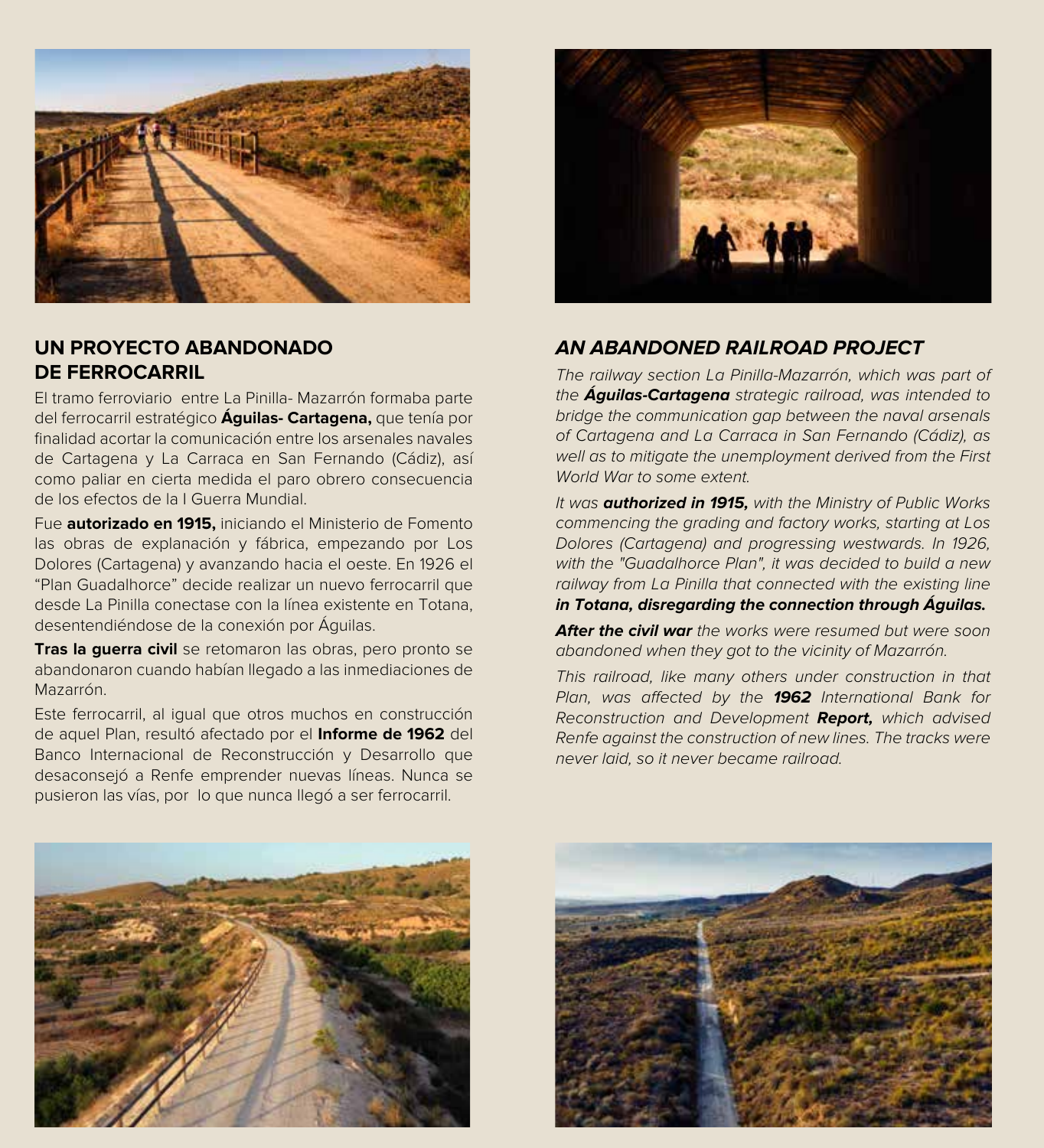

#### **LA VIA VERDE DE MAZARRÓN**

La **Vía Verde de Mazarrón** se inicia (o finaliza) en la pedanía fuentealameña de **La Pinilla,** en el área de descanso habilitada en su confluencia con la **Vía Verde del Campo de Cartagena,** a unos 600 m al noroeste de esta pequeña localidad.

Se dirige hacia el oeste por campos agrícolas de secano y, tras cruzar la carretera RM-E17, bordea las estribaciones de la **sierra del Algarrobo,** espacio cubierto por pinar, esparto y matorral que se puede contemplar desde el puente sobre la rambla de Los Tollos, ya en el término municipal de Mazarrón.

Un par de kilómetros más adelante se llega al área de descanso de **El Saladillo,** junto a un mesón situado en la vía de servicio de la autovía RM-3, muy próximo a la ermita de San Antonio en el Saladillo.

Continúa hacia el sur atravesando la **urbanización Country Club** por calles que han respetado el trazado ferroviario, cruzando luego la rambla de Las Yeseras, junto a la que se ha acondicionado otra área de descanso con posible acceso desde la carretera RM-E19.

Tras cruzar la carretera RM-607 y la Autopista AP-7 y recorrer 13,7 km, finaliza en las inmediaciones de Mazarrón, en un área de acogida al oeste del **cerro de San Cristóbal,**  antiguo coto minero de vivos colores que se remonta a la época romana.

Desde allí se ha realizado junto a la carretera RM-D4, y separada de ella mediante un barrera de protección, una **senda de conexión** de 1,3 km que conduce hasta la entrada de la ciudad de **Mazarrón,** ya a escasos kilómetros de las conocidas playas y calas del municipio.





#### **MAZARRÓN'S GREENWAY**

**Mazarrón's Greenway** starts (or ends) in the municipality of Fuente Álamo, in **La Pinilla**, in the rest area enabled at its confluence with the **Greenway of Campo de Cartagena,**  about 600 m Northwest of this small town.

It runs westwards through rainfed crops and, after crossing the RM-E17 road, it borders the **Algarrobo foothills,** a space covered by pine trees, esparto grass and bushes that can be seen from the bridge over the los Tollos boulevard, in the municipality of Mazarrón.

A couple of kilometres ahead, we reach the rest area of **El Saladillo,** next to an inn located on the service road of the RM-3 Motorway, very close to the hermitage of San Antonio in El Saladillo.

It continues southwards through the **Country Club residential,** along streets that have respected the railway route, and then crosses Las Yeseras boulevard, next to which another rest area has been conditioned, which can be accessed from the RM-E19 Road.

After crossing the RM-607 Highway and the AP-7 Highway along 13.7 km, it ends near Mazarrón, in a refuge area west of **Cerro de San Cristóbal,** a former colourful mining reserve that dates back to the Roman era.

Along the RM-D4 road, and separated from it by a protective barrier, a 1.3 km **connection path** has been built, which leads to the entrance of the city of **Mazarrón,** a few kilometres from the well-known beaches and coves of the municipality.

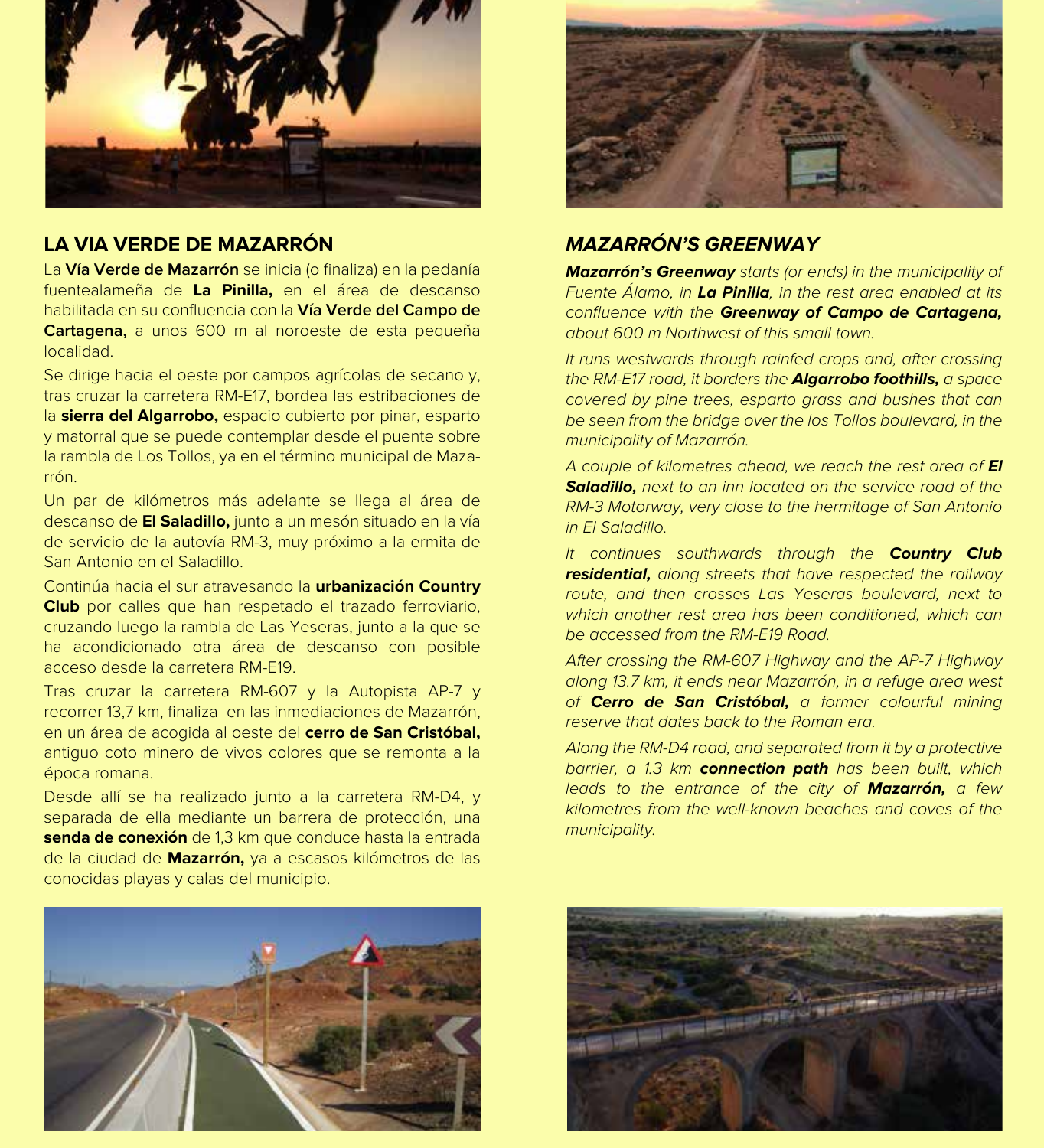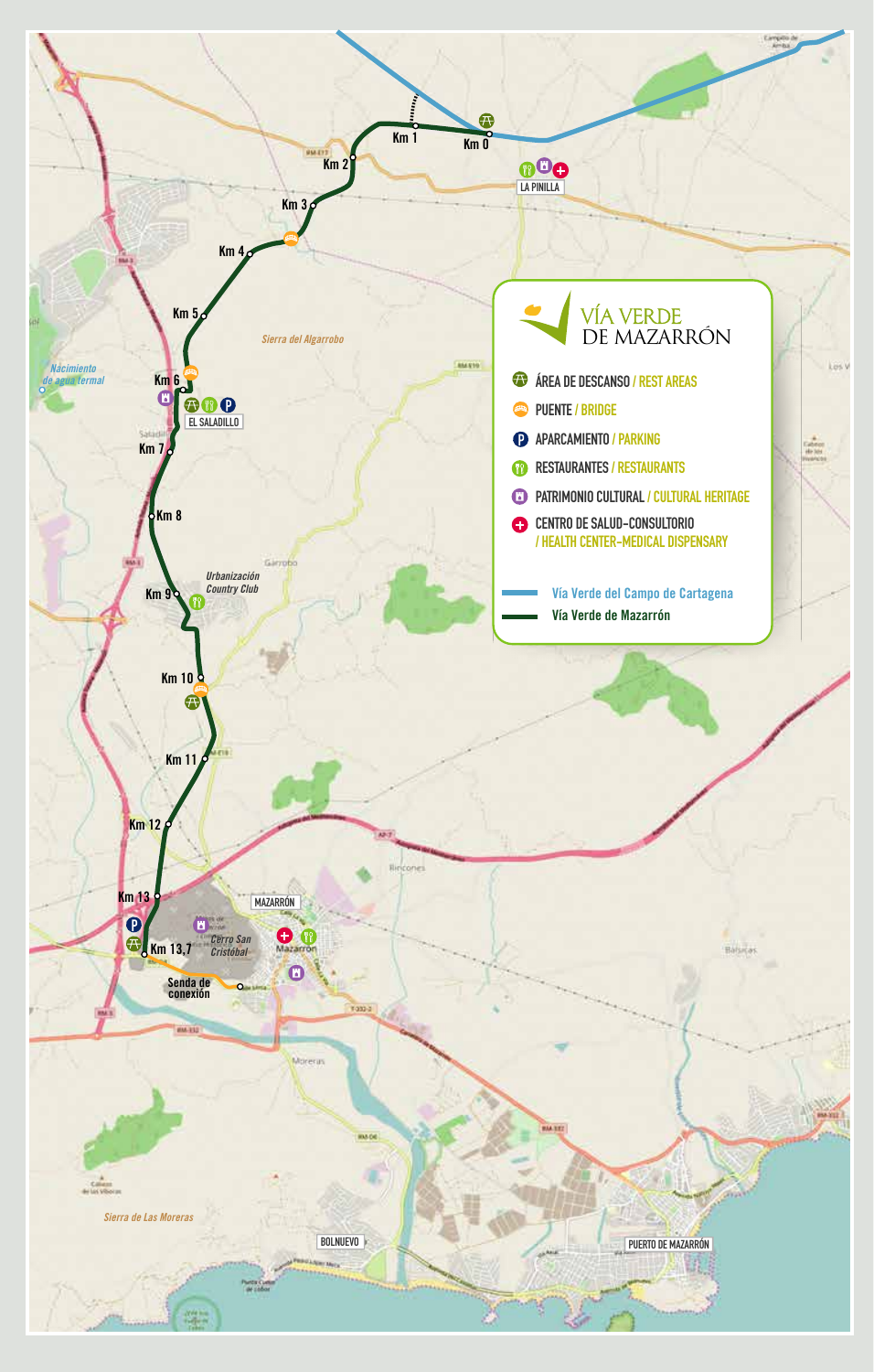